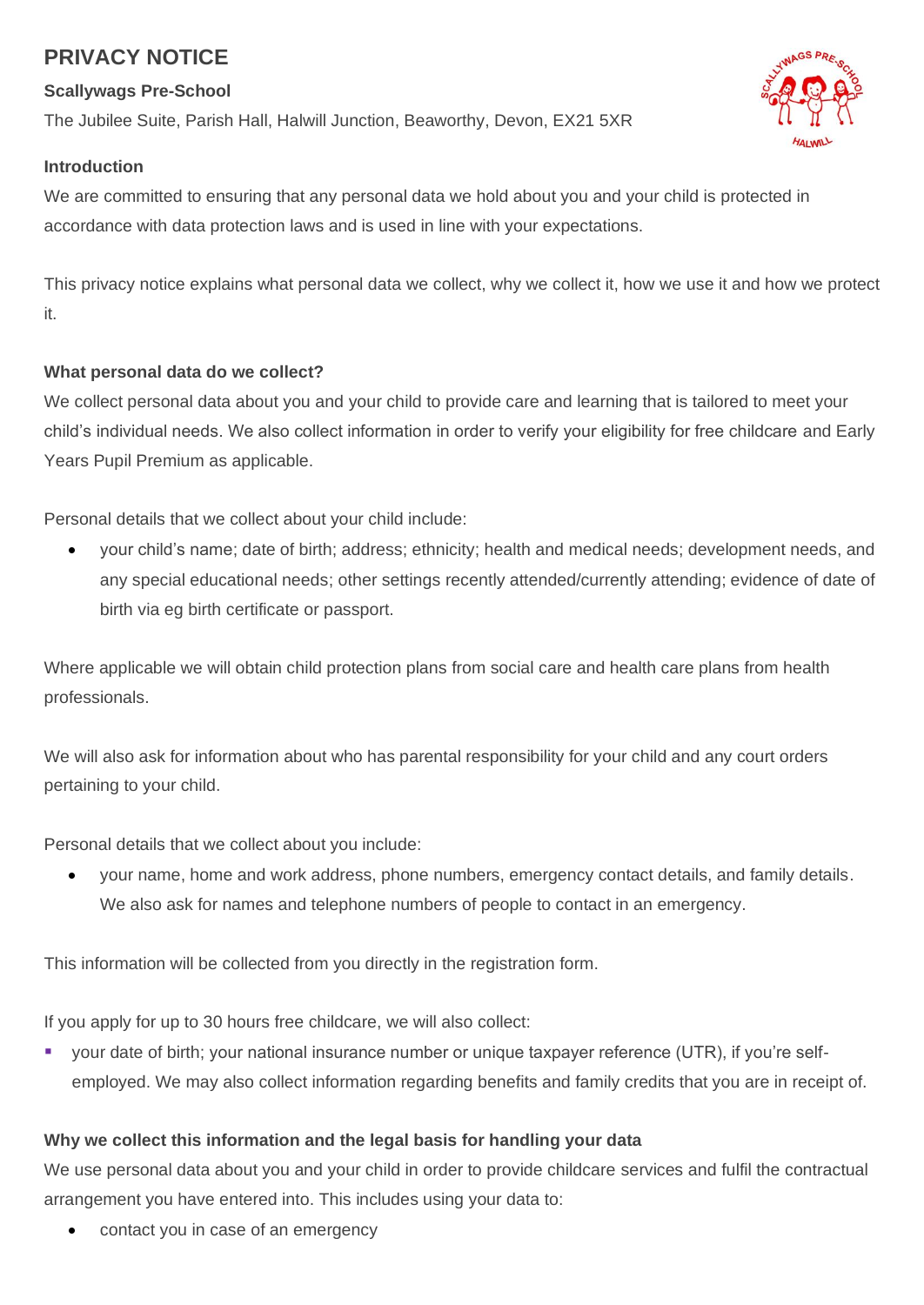- to support your child's wellbeing and development
- to manage any special educational, health or medical needs of your child whilst at our setting
- to carry out regular assessment of your child's progress and to identify any areas of concern
- to maintain contact with you about your child's progress and respond to any questions you may have
- to process your claim for up to 30 hours free childcare and Early Years Pupil Premium (where applicable)
- to issue invoices for our services and to keep a record of transactions
- to keep you updated with information about our service

We will record your child's activities for their individual learning record. With your consent, this may include photographs and videos. You will have the opportunity to withdraw your consent at any time, for images taken by confirming so in writing.

When your child starts at Scallywags Pre-School, we will ask you to complete a Consent Form to enable you to confirm or refuse your consent in respect of how we may use photographs and personal information relating to your child. We will ask you to review this form annually. You will be able to amend your permissions at any time in writing.

We have a legal obligation to process safeguarding-related data about your child should we have concerns about their welfare. We also have a legal obligation to transfer records and certain information about your child to the school that your child will be attending (see *Transfer of Records* policy).

# **Who we share your data with**

In order for us to deliver childcare services we will also share your data as required with the following categories of recipients:

- Ofsted during an inspection or following a complaint about our service
- banking services to process chip and pin and/or direct debit payments (as applicable)
- the Local Authority (where you claim up to 30 hours free childcare as applicable)
- the Government's eligibility checker (as above)
- our insurance underwriter (if applicable)
- the school that your child will be attending
- other professionals, in order to meet health and medical needs, development needs and any special educational needs (as applicable)
- other providers which your child has recently attended/is currently attending

We will also share your data if:

- we are legally required to do so, for example, by law, by a court or the Charity Commission;
- to enforce or apply the terms and conditions of your contract with us;
- to protect your child and other children; for example by sharing information with social care or the police;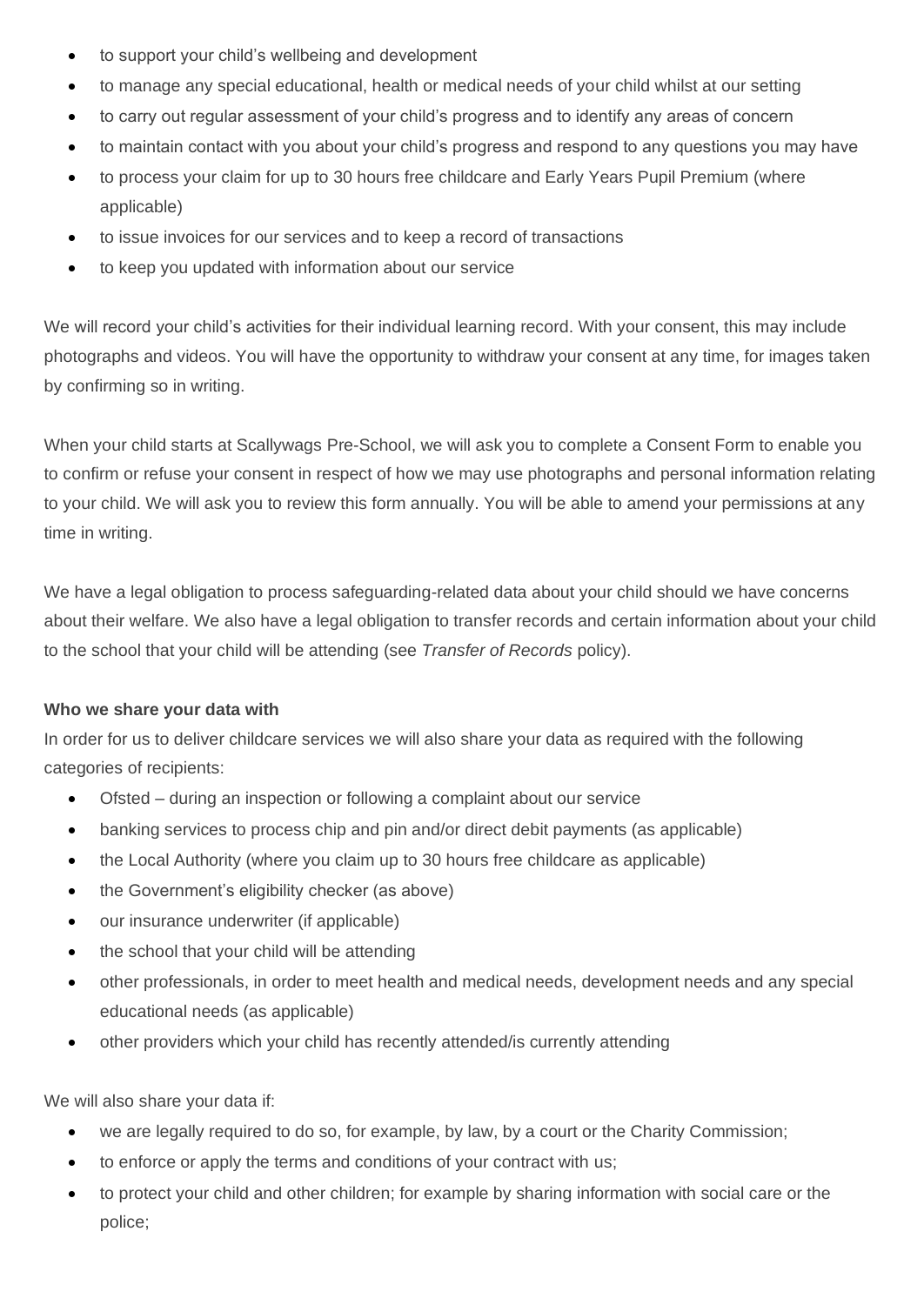- it is necessary to protect our or others rights, property or safety
- we transfer the management of the setting, in which case we may disclose your personal data to the new owner so they may continue the service in the same way.

We will never share your data with any other organisation to use for their own purposes.

#### **How do we protect your data?**

We protect unauthorised access to your personal data and prevent it from being lost, accidentally destroyed, misused, or disclosed:

There is a record of the restricted number of people who hold a key to the pre-school premises.

All sensitive data is stored in locked filing cabinets and/or locked cupboards. Only relevant staff have access to keys to the cabinets/cupboards.

Mobile phone - Emergency contact numbers – phone is password protected and is only used by staff; it is only used for the purpose of Scallywags business; it is kept in sight of all staff during session; looked after by Play Leader or Deputy Play Leader outside of setting.

Laptops and iPads are used for the sole purpose of Scallywags business and only accessed by staff; password protected; virus protection; information backed-up on external storage device kept in locked filing cabinet;

Paper records containing children's and family information; children's progress records – locked filing cabinet and cupboard only accessible by staff.

If laptops, iPads, mobile phone or records need to be taken to/from setting for a specific purpose, they will be taken directly to/from the setting and kept secure. They will be securely stored in a cupboard or cabinet when not in use.

Emails – any email containing personal data is sent via "Egress" encryption, which can only be accessed when the recipient enters a password.

Camera/Photos – a dedicated camera and iPad is used within setting for taking photos of children for the purpose of recording their learning progress. Photos will only be printed via the laptop within the setting, transferred to memory card/stick and stored within locked cupboard/filing cabinet, or uploaded to Tapestry Online Learning Journal. No photos which include children are taken off the premises by staff unless permission has been granted for them to be uploaded to the setting's website or to be uploaded to Tapestry Online Learning Journal. Photos which are to be uploaded to the website will be put onto a USB memory stick, and then deleted after they have been uploaded.

Scallywags has a policy where no photos should be posted online (eg social media) unless parental permission of all those appearing in the photo has been specifically granted.

iPads will be used to take photographs and/or videos for the purpose of uploading to the Tapestry Online Learning Journal for children's progress records and communication with the family. When photographs/videos have been uploaded to Tapestry, they will be deleted from the device.

Tapestry Online Learning Journal – this will be accessed via setting laptop(s) and iPad(s) which will be password protected. Access to Tapestry is password protected and account settings are set so that staff are only able to access the data and functions appropriate to their role.